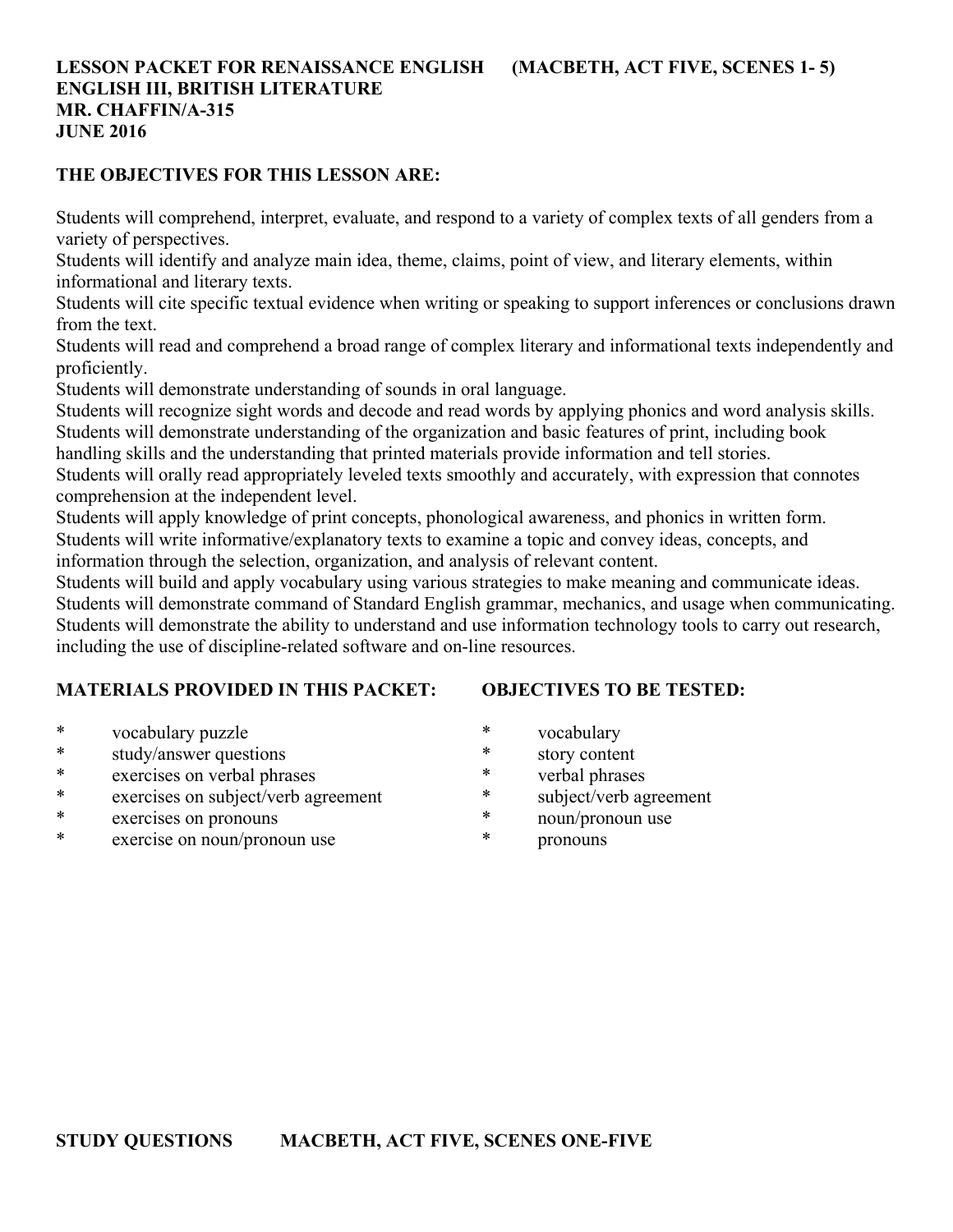*Directions: Answer the following questions:*

- 01. What does Lady MacBeth's attendant report to the doctor?
- 02. Describe/define "somnambulism".
- 03. Why will the attendant not report to the doctor what Lady MacBeth was saying?
- 04. What does the attendant say to the doctor about what they observe Lady MacBeth doing?
- 05. How do we know that Lady MacBeth is angry with the dog?
- 06. No, seriously, what is it that her actions indicate about her mental state?
- 07. How does this contrast with her previous comments to her husband?
- 08. Whose murders does Lady MacBeth reference in lines 30-50?
- 09. To whom does Lady MacBeth appear to be talking as she sleepwalks?
- 10. Summarize the doctor's words in lines 58-65?

# **SCENE TWO**

- 01. Name the leaders of the forces that are gathering to attack Dunsinane.
- 02. Who is not present with them?
- 03. What two opinions are expressed about MacBeth, in lines 13-15?
- 04. What is the public opinion about MacBeth, as stated in lines 19-22?
- 05. Cite the simile Angus uses to describe MacBeth's title.

#### **SCENE THREE**

- 01. In whose words does MacBeth find confidence?
- 02. How does MacBeth greet the servant who comes in to report on the army approaching Dunsinane?
- 03. Is MacBeth feeling confident, scared, disillusioned, or cheerful in lines 19-14?
- 04. What does he say will not accompany his old age?
- 05. Does MacBeth think that the people love or hate him?
- 06. What does MacBeth want the doctor to do concerning Lady MacBeth?
- 07. How does the doctor answer him?
- 08. What is ironic about MacBeth wishing the doctor could cure what is wrong with Scotland?

# **SCENE FOUR**

- 01. What does Malcolm tell his soldiers to do with the trees in the wood of Birnam?
- 02. How is this ominous for MacBeth, given the promises of the witches?
- 03. Why does Malcolm want his soldiers to cut the branches?
- 04. What does Malcolm say about MacBeth's decision to hole up in Dunsinane Castle?
- 05. What do MacDuff and Siward say they should be doing rather than speculating about MacBeth?

# **SCENE FIVE**

- 01. Is MacBeth scared or confident at the beginning of the scene?
- 02. What news does Seyton bring him?
- 03. Lines 19-28 are among the best-known lines of the play. Summarize them.
- 04. What alarming news does the messenger bring to MacBeth?
- 05. What does MacBeth begin to understand in lines 42-46?

# **VOCABULARY MACBETH, ACT FIVE, SCENES 1-5**

*Directions: Match the definitions to the words by writing the letter of the definition in front of the word:*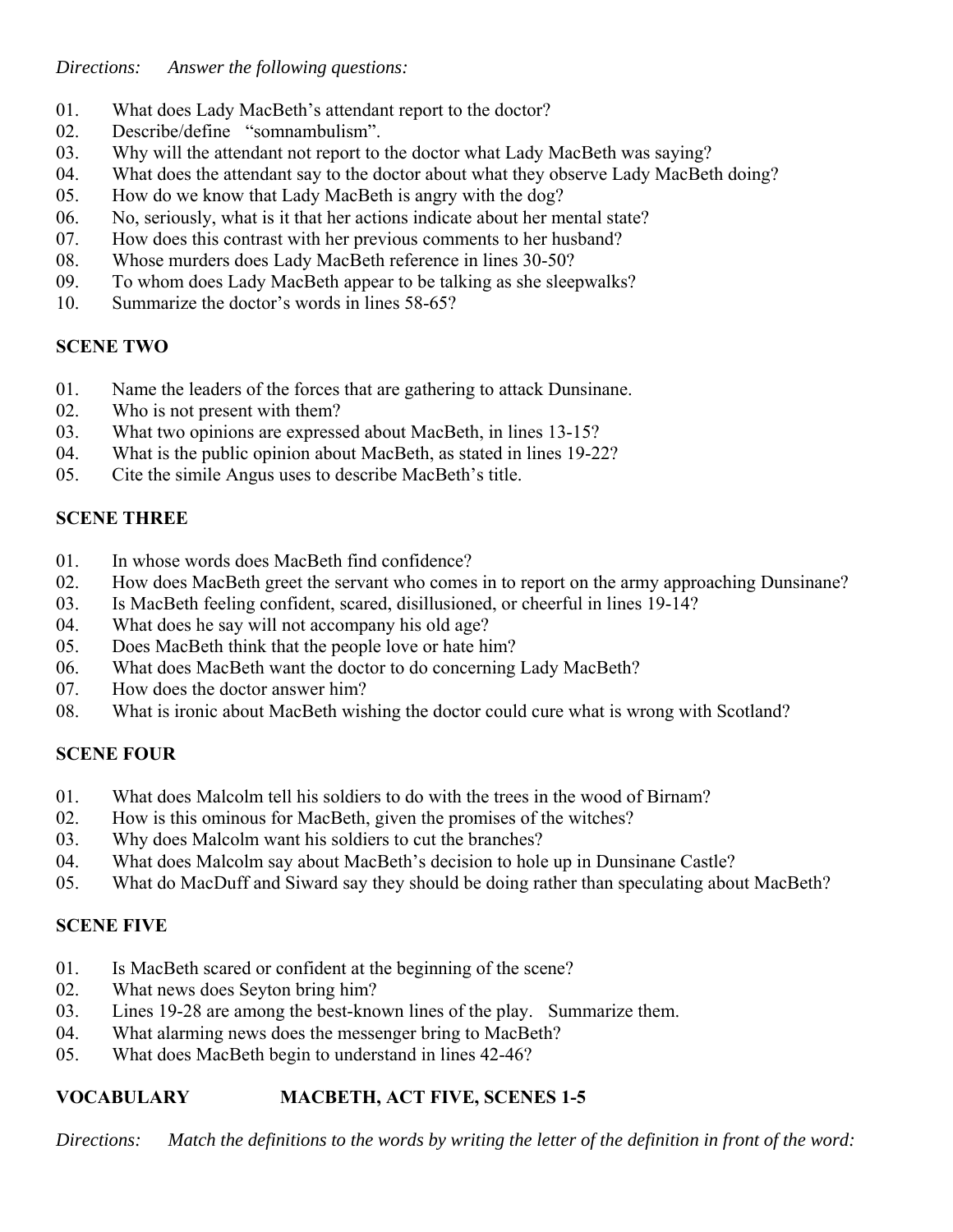- 01. accustomed
- 02. agitation
- 03. arbitrate
- 04. bough
- 05. breed
- 06. censures
- 07. consequences
- 08. discharge
- 09. endure
- 10. epicures
- 11. equivocation
- 12. fain
- 13. famine
- 14. fancies
- 15. fortified
- 16. gentry
- 17. guise
- 18. hence
- 19. hew
- 20. industrious
- 21. linen
- 22. mar
- 23. minister
- 24. minutely
- 25. mortified
- 26. perceive
- 27. pestered
- 28. petty
- 29. pleasure
- 30. pristine
- 31. purgative
- 32. purge
- 33. raze
- 34. recoil
- 35. remembrance
- 36. rhubarb
- 37. scour
- 38. senna
- 39. siege
- 40. sorely
- 41. speculative
- 42. taint
- 43. thief
- 44. whey
- 45. witness
- 46. wrath
- a. See; understand
- b. Nervousness; anxiety

c. Someone who verifies what someone else has said, seen, done, etc.

- d. Disguise; appearance
- e. Used to; enured to
- f. Memory; recollection
- g. Damage; injure
- h. Urgently; greatly
- i. Give birth to
- j. Tell; make known; confess
- k. Made defensible, as with walls, towers, etc.
- l. Dead

m. In Great Britain, the rank of people just below the nobility

- n. Minute by minute
- o. Robber
- p. Bothered; annoyed; troubled
- q. Draw back, as from fear, horror, etc.
- r. Get rid of; remove
- s. Contaminate; infect

t. Results due from an action, process, etc.; logical results or conclusions

u. Persons who enjoy fine drink and food; ones very fond of luxury and pleasure

v. A type of cloth made from the fibers of the flax plant

w. Thin, pale, watery parts of milk after separation from the solid parts (curds)

- x. From this place; away
- z. Gladly; eagerly; with pleasure
- aa. Wish, desire, will, or choice
- bb. Illusions; delusions
- cc. Tend to; care for
- dd. Tear down; destroy
- ee. Clean; unpolluted; pure

ff. A plant whose stalks are used to make pie or a cathartic or purgative

- gg. A plant used to make a dye and for a laxative
- hh. A substance that purges; a laxative
- ii. Clean thoroughly
- jj. Cut; chop
- kk. Limb; branch
- ll. Disapprovals; condemnations
- mm. Hard-working
- nn. Theoretical; uncertain; risky
- oo. Judge; decide a dispute
- pp. An attack by surrounding and cutting off

supplies to a fort

- qq. Lack of food; starvation
- rr. Small; insignificant
- ss. Tolerate; bear up
- tt. Anger; fury
- uu. Lie; falsehood

# **EXERCISE ON SUBJECT AND VERB AGREEMENT**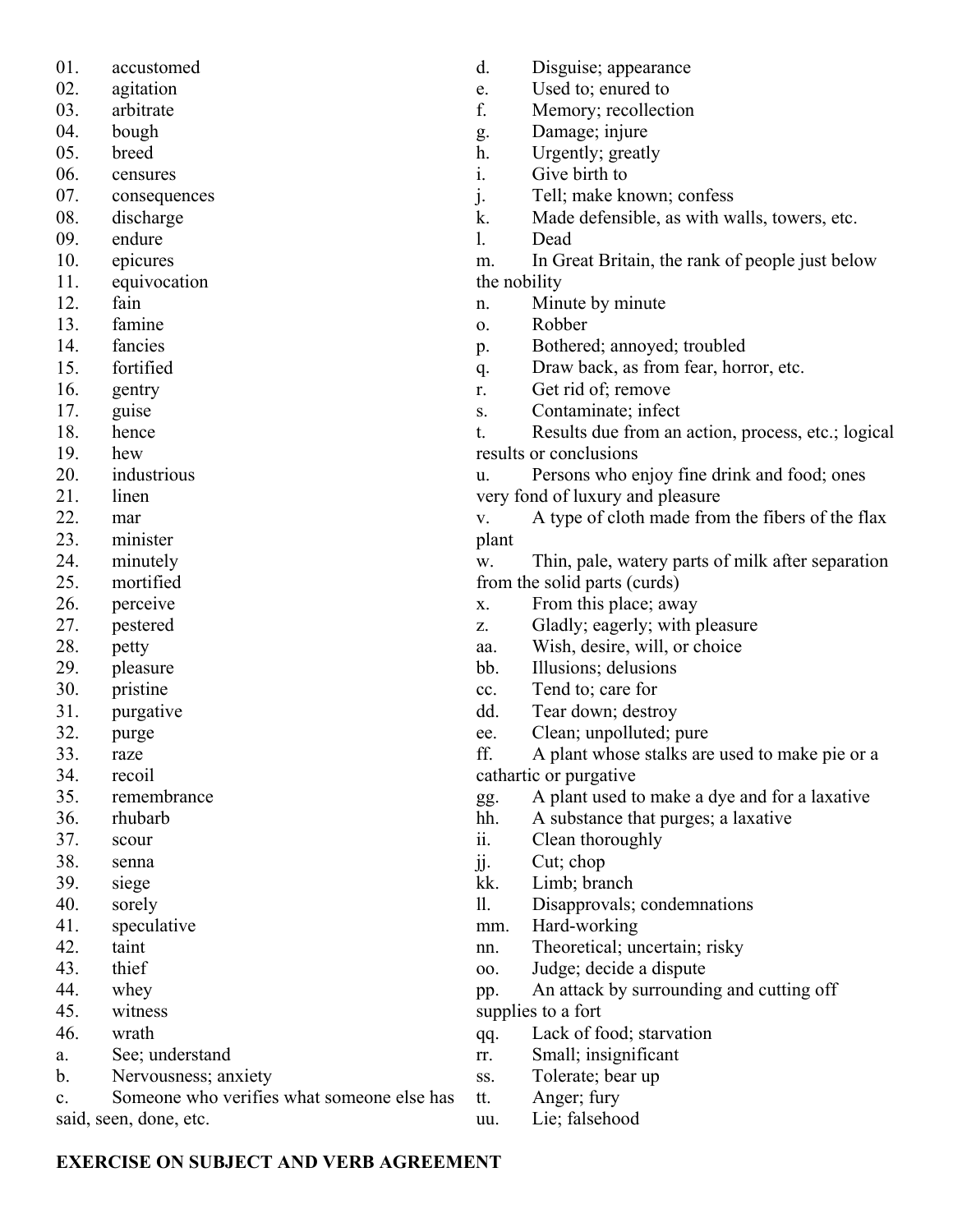- 01. Either of those shirts (fit, fits) me very well.
- 02. Neither of the drivers (is, are) properly licensed.
- 03. Each of the trucks (get, gets) good mileage.
- 04. Some of the flocks (spend, spends) the winter near the lake.
- 05. Few in this class (knows, know) how to weave baskets.
- 06. Everyone in the room (has, have) to complete this assignment.
- 07. (Have, Has) either of the candidates made a speech here?
- 08. We found that one of the clocks (was, were) not chiming properly.
- 09. The chairs and the stools (were, was) moved to the wrong room.
- 10. Both the books and the magazines (belongs, belong) in the library.
- 11. Neither the cat nor the dogs (appears, appear) badly injured.
- 12. Either you or those two boys (needs, need) to watch for her.
- 13. Where (is, are) all of the spoons?
- 14. There (lie, lies) the pipes for the new drain line.
- 15. Down the street (move, moves) the parade floats.
- 16. All along the sides of the streets (lie, lies) huge piles of trash.
- 17. The water on the floors (make, makes) them slippery.
- 18. Macaroni and cheese (is, are) a popular side dish for dinner.
- 19. The council (disagree, disagrees) with each other over the issue.
- 20. The faculty (bring, brings) their computers with them to meetings.
- 21. Mathematics (was, were) her favorite subject.
- 22. Four quarts of milk (is, are) too much for that recipe.
- 23. Ten minutes in that class (bore, bores) me to death!
- 24. "By the Waters of Babylon" (is, are) a good short story.
- 25. The Antilles (is, are) an island group in the Caribbean Sea.
- 26. The United States (is, are) a large country of the Western Hemisphere.
- 27. He is one of the teachers who never (fails, fail) to turn in grades on time.
- 28. Mathis Brothers (sell, sells) a lot of furniture.
- 29. There (is, are) many parks in the city.
- 30. Above the horizon (rise, rises) tall dark clouds.
- 31. (Is, Are) economics your favorite class?
- 32. The teacher and lecturer for that class (are, is) Mr. Mackensen.
- 33. He is the one mechanic who always (get, gets) the job done right.

# **EXERCISE ON PRONOUN TYPE**

*Directions: Classify the bold-faced pronouns (personal, indefinite, reflexive, etc)*:

- 01. **It** will be a punishment for any of us to be left behind.
- 02. It will be a punishment for **any** of us to be left behind.
- 03. It will be a punishment for any of **us** to be left behind.
- 04. **You** do not yet know yourselves the strength of your own hearts.
- 05. You do not yet know **yourselves** the strength of your own hearts.
- 06. You do not yet know yourselves the strength of **your** own hearts.
- 07. Whether **they** are good or evil, or have nothing to do with us at all, we must go down at once.
- 08. Whether they are good or evil, or have **nothing** to do with us at all, we must go down at once.
- 09. Whether they are good or evil, or have nothing to do with **us** at all, we must go down at once.
- 10. Whether they are good or evil, or have nothing to do with us at **all**, we must go down at once.
- 11. Whether they are good or evil, or have nothing to do with us at all, **we** must go down at once.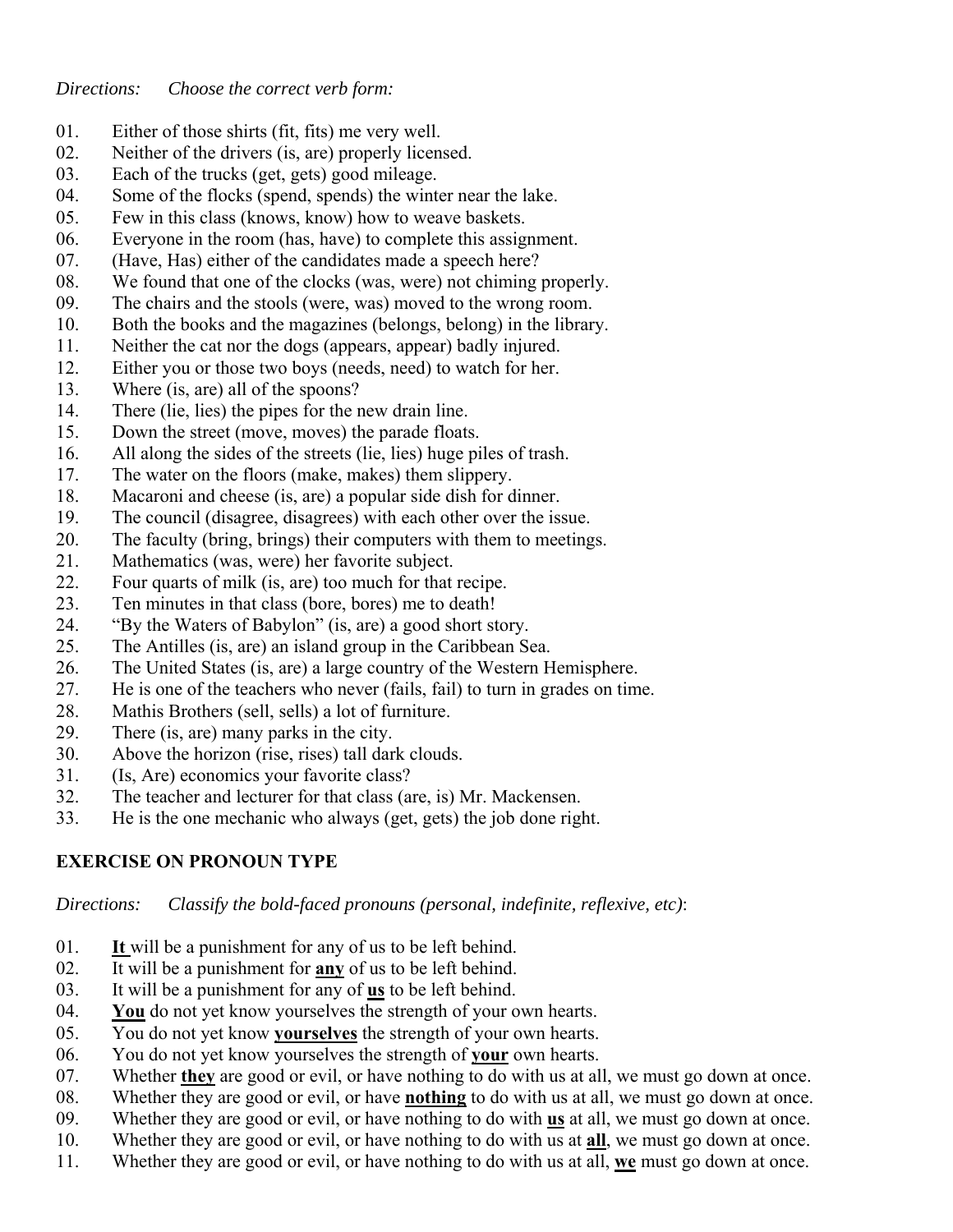- 12. If there are **any** to see, then I am at least revealed to them.
- 13. If there are any to see, then **I** am at least revealed to them.
- 14. If there are any to see, then I am at least revealed to **them**.
- 15. To **this** all of them agreed.
- 16. To this **all** of them agreed.
- 17. To this all of **them** agreed.
- 18. The wolf **one** hears is worse than the orc that one fears.
- 19. The wolf one hears is worse than the orc **that** one fears.
- 20. **Whose** arrow hit first?
- 21. **Whom** did they mean?
- 22. Whom did **they** mean?
- 23. **Your** sword is on the ground; mine is in its scabbard.
- 24. Your sword is on the ground; **mine** is in its scabbard.
- 25. Your sword is on the ground; mine is in **its** scabbard.

# **EXERCISE ON NOUN AND PRONOUN USE**

*Directions: Tell how the bold-faced noun or pronoun is used (subject, direct object, etc.)*

- 01. The **howling** of the wolves was all around them.
- 02. At a **gap** in the circle, a great wolf could be seen.
- 03. Through the throat of one huge leader Aragorn passed his **sword** with a thrust.
- 04. Over the edge of the ridge dripped a **trickle** of water.
- 05. Either Gandalf was astray, or the **land** had changed in recent years.
- 06. The swords and knives of the **defenders** shone and flickered.
- 07. Fling **fuel** on the fire!
- 08. The last arrow of **Legolas** plunged burning into the heart of a great wolf-chieftain.
- 09. Without warning a **storm** of howls broke out fierce and wild all about the camp.
- 10. After a brief halt and a hasty **meal**, they went on.
- 11. They sent **me** a letter about the sale.
- 12. They sent me a **letter** about the sale.
- 13. They sent me a letter about the **sale**.
- 14. The **suspect** was a tall man with dark hair.
- 15. The suspect was a tall **man** with dark hair.
- 16. The suspect was a tall man with dark **hair**.
- 17. **She** was old and wrinkled, and she gave him the creeps as she talked to herself.
- 18. She was old and wrinkled, and she gave **him** the creeps as she talked to herself.
- 19. She was old and wrinkled, and she gave him the **creeps** as she talked to herself.
- 20. She was old and wrinkled, and she gave him the creeps as she talked to **herself**.
- 21. The **man** at the desk is the teacher for this class.
- 22. The man at the **desk** is the teacher for this class.
- 23. The man at the desk is the **teacher** for this class.
- 24. The man at the desk is the teacher for this **class.**
- 25. He finished the **test**.

#### **EXERCISE ON PARTICIPIAL PHRASES**

*Directions: Circle the participial phrases:*

01. Those boys walking on the lawn live on the next block. (4)*\* number of words*